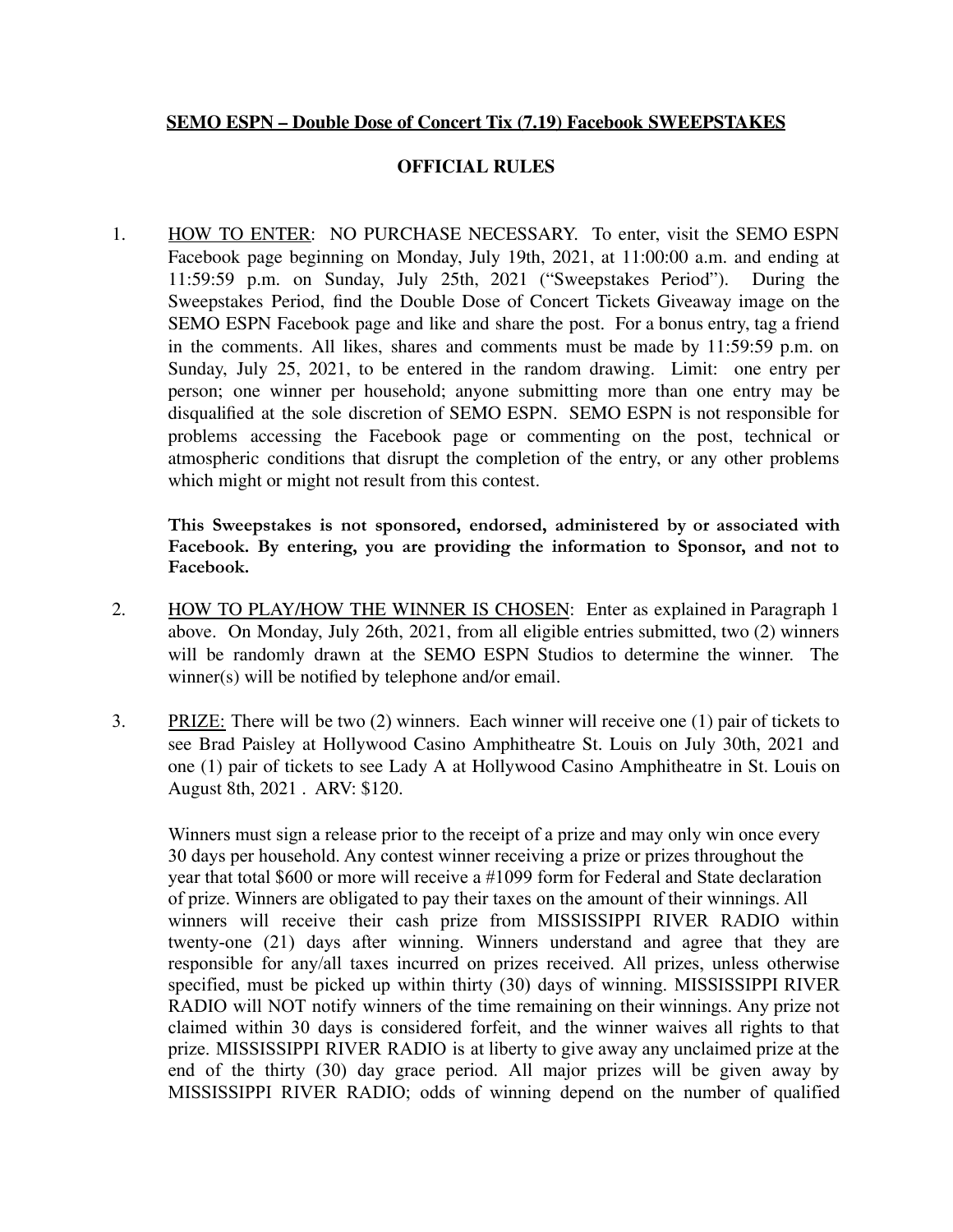entries. In the event a winner chooses not to accept a prize, they forfeit any and all claims to the prize, which can then be awarded to a contest runner-up at the discretion of MISSISSIPPI RIVER RADIO.

Odds of winning are dependent on the number of eligible entries received.

- 3. CLAIMING A PRIZE: Each winner must claim their tickets digitally via their Ticketmaster Account (sent from River Radio) before 5pm on July 30, 2021.
- 4. ELIGIBILITY: ALL MISSISSIPPI RIVER RADIO contests are open to any/all MISSISSIPPI RIVER RADIO listeners who are legal U.S. residents living or working in the MISSISSIPPI RIVER RADIO listening area (county names) unless otherwise specified by MISSISSIPPI RIVER RADIO and its affiliates. Contestants must be 18 years of age or older to participate in the contest, and the winner must show proof of age in the form of a valid, state-issued I.D. before claiming any prizes. Sponsors (and their employees), as well as employees of area radio stations and their immediate families (including those owned by MISSISSIPPI RIVER RADIO) are not eligible to participate. Listeners can only win once every thirty (30) days. Only ONE winner per household every thirty (30) days. The decision of MISSISSIPPI RIVER RADIO is final.
- 5. LIKENESS RIGHTS: All participants in the contest understand that by participating, they give implicit permission to MISSISSIPPI RIVER RADIO to utilize their name, voice, photo and/or likeness for promotional purposes on the air and online without compensation, as well as recording phone calls, etc. All winners grant MISSISSIPPI RIVER RADIO permission to broadcast their name, city of residence, and their cash and prize winnings as part of live and recorded promotional announcements on MISSISSIPPI RIVER RADIO and publicity in other media, including TV and newspapers. The Federal Communications Commission has rules instructing all MISSISSIPPI RIVER RADIOS to notify any individual called and recorded that the conversation is being recorded. MISSISSIPPI RIVER RADIO will do so at the beginning of every phone call.
- 6. WINNER LIST: For the names of the winner, send a self-addressed, stamped envelope before August 25th, 2021, to Winners List, Double Dose of Concert Tickets 7/19 Facebook Sweepstakes, SEMO ESPN, 324 Broadway, Cape Girardeau MO 63701.
- 7. MISCELLANEOUS: Decisions of SEMO ESPN concerning any and all matters with respect to this contest shall be final. Contest is void where prohibited or otherwise restricted by law. SEMO ESPN reserves the right to change the prize values at any time. SEMO ESPN is not responsible for printing errors in the contest materials or these rules. The following rules are specific to electronic (internet, email or online forms) contests on MISSISSIPPI RIVER RADIO Stations. Due to the time delay that exists between the Station's analog over-the-air signal and the station's online webcast, listeners who listen to the station online may hear contest information or a cue to call in later than listeners listening to any MISSISSIPPI RIVER RADIO analog over-the-air signal. As a result, the